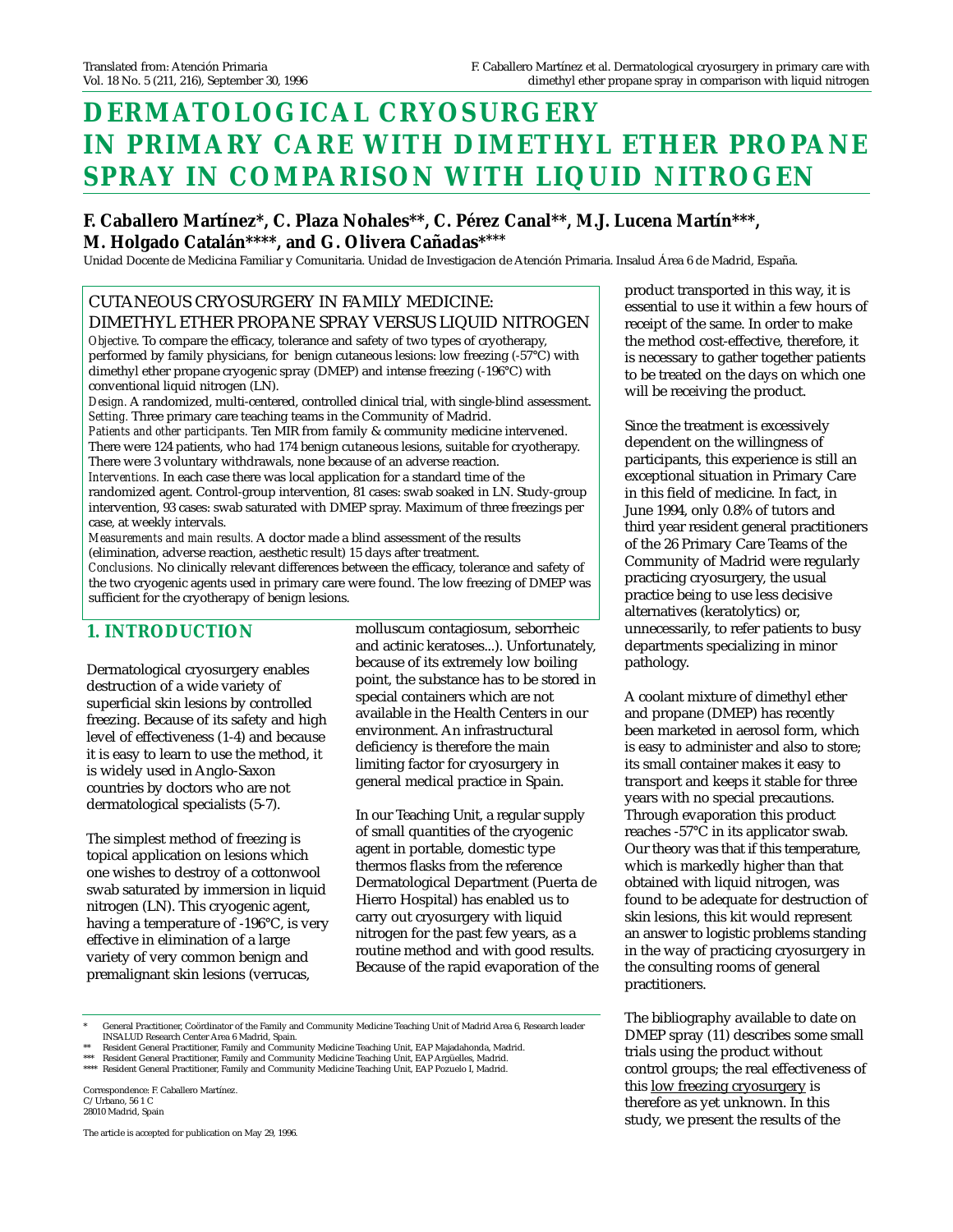first clinical trial of the product in comparison with standard cryotherapy with liquid nitrogen in elimination of benign skin lesions, for the purpose of providing the doctor with scientific criteria on the basis of which to assess the advantage of the new therapeutic alternative in his daily practice.

## **2. MATERIAL AND METHOD**

Design of the Study. A controlled, randomized, parallel experimental trial, with blind assessment of the main result, to compare the effectiveness of DMEP in elimination of benign skin lesions with standard cryotherapy (LN). Tolerance and safety of both systems are analyzed secondarily. The trial was designed and monitored in the Family and Community Medicine Teaching Unit of Madrid Area 6, with the mandatory approval of the Clinical Research Ethics Committee of Puerta de Hierro Hospital.

Scope and Period of the Trial. The field work was carried out in the clinics of three Primary Care Teams of the Teaching Unit (Majadahonda PCT [=Primary Care Team], Arguelles PCT and Pozuelo de Alarcón PCT) by 10 third year house physicians assigned to the said centers during 1995, supervised by their respective tutors, between June and October 1995. All these doctors had prior experience of conventional cryosurgery with LN.

Selection of Study Subjects. Out of the complete range of benign skin lesions suitable for cryotherapy diagnosed in the clinics during the period of the trial, the following 5 complaints were accepted as study subjects, after separate confirmation of the diagnosis of two researchers: verruca plana, verruca vulgaris, verruca filiformis, molluscum contagiosum and seborrheic keratoses. Recruitment of cases continued until a minimum of 80 lesions per treatment group had been obtained, representing a sample of adequate size to enable detection of a difference equal to or greater than 15% between the percentage of lesions eliminated by each agent (95% cures expected with LN, assuming a bilateral

contrast having a level of significance of 0.05 and a study power of 0.80). Absence of the exclusion criteria stated in Table 1 was confirmed in each case, and each patient's specific consent was requested after they had received oral and written information.

Procedures Compared. Freezing was carried out by contacting the skin lesions with identical cottonwool swabs (the swabs supplied in the DMEP kit) saturated in the cryogenic products by immersion for a minimum of 10 seconds in LN (reference procedures) or by spraying with the DMEP spray in accordance with the manufacturer's specifications (index procedures). Freezing times (swab-skin contact) were standardized in accordance with standard recommendations in the bibliography for each type of lesion: 20 seconds for verruca plana and molluscum contagiosum, 40 seconds for verruca vulgaris, verruca filiformis and seborrheic keratoses, ensuring in each case that a perilesional halo of healthy skin measuring from 1 to 3 mm was covered. In the event of incomplete elimination of the lesion, repetition was permitted up to a maximum of three freezings (or until such time as the cure enabled assessment of the need for retreatment).

#### Allocation of Procedural Methods. Allocation of treatment according to centers was stratified in such a way that each PCT had a single list of randomized treatments allocated to it

*Table 1.* **Criteria for Exclusion of Study Cases**

| 1. - Criteria relating to the site of the lesion                          |
|---------------------------------------------------------------------------|
| -Area with active skin infection                                          |
| -Areas of potential aesthetic (face) or                                   |
| functional risk (lateral surface of the fingers)                          |
| -Plantar and genital verrucas                                             |
| 2. - Criteria relating to the diagnosis of the lesion                     |
| -Doubtful or discrepant diagnosis in the opinion of two assessing doctors |
| -Pigmented lesions (except for seborrheic keratoses)                      |
| 3. - Criteria relating to patient's circumstances                         |
| -Age less than 6 years or greater than 85 years                           |
| -Clinical or pathological circumstances which in the operator's opinion   |
| render cryotherapy inadvisable (cutaneous or generally important          |
| disorder, rough vasculopathic area, cryoagglutinins, terminal patient)    |
| -Other previous, recent treatment of the lesion (in the past 15 days)     |
| -Significant adverse effect after other previous cryotherapy              |

correlative to the cases as included in the trial. It was permitted for one and the same patient to contribute up to a maximum of three different lesions to the trial, treated simultaneously or one after the other. In this situation each lesion was considered as one case, receiving its randomized treatment according to a correlative craniocaudal order of anatomical location.

#### Trial Variables and Assessment Criteria.

Clinical assessment of the patient was carried out at the time of inclusion in the trial, with recording of the characteristics of the skin lesion (diagnosis, size, location, number) and the characteristics of the carrier patient (sex, age, concurrent cutaneous pathology, previous treatments) which might influence the treatment result. Follow-up of the cases was carried out, as a minimum, one week after each freezing and during an extra end-of-trial appointment 15 days after the last application.

A cure was considered obtained if a lesion was eliminated after freezing, i.e., if no vital skin findings compatible with the original skin lesion were detected, even though after-effects of the therapy applied still persisted (necrotic residues of ampullae, epidermal denudation, depigmentation or other changes of coloration, cicatricial tissue). This judgment was made by the blind method in each case by a researcher other than the physician who had performed the therapy, the patient's group being unknown to the assessing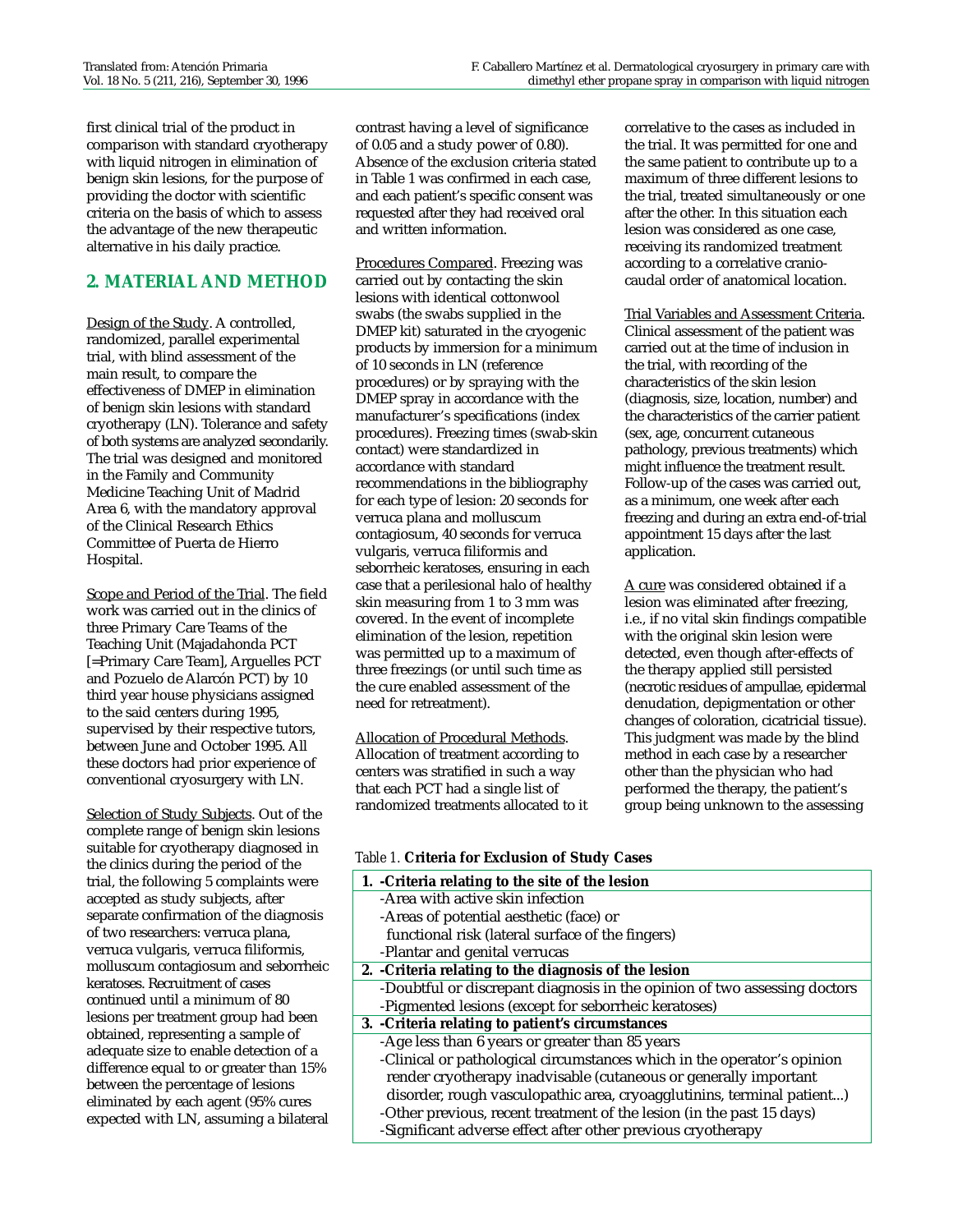| <b>Characteristics</b>                | <b>Liquid Nitrogen</b><br>$(n=80)$ | Dimethyl<br><b>Ether Propane</b><br>$(n=91)$ | $\mathbf{p}^{\scriptscriptstyle{(1)}}$ |
|---------------------------------------|------------------------------------|----------------------------------------------|----------------------------------------|
| <b>Characteristics of the patient</b> |                                    |                                              |                                        |
| - Sex (male)                          | 52.5%                              | 53.8%                                        | 0.86                                   |
| - Age (average/SD)                    | 24 (15.2)                          | 32.1 (17.3)                                  | ${<}0.01$ <sup>(2)</sup>               |
| Characteristics of the lesion         |                                    |                                              |                                        |
| Size (average/SD)                     | $3.9(3.4)$ mm                      | $3.2(1.6)$ mm                                | 0.54 <sup>(2)</sup>                    |
| Single lesion<br>÷                    | 18.7%                              | 17.5%                                        | 0.84                                   |
| Clinical diagnosis<br>÷               |                                    |                                              |                                        |
| Verruca vulgaris                      | 61.2%                              | 56%                                          | 0.49                                   |
| Verruca plana                         | 20%                                | 31.8%                                        | 0.07                                   |
| Molluscum contagiosum                 | 11%                                | $1\%$                                        | ${<}0.01$ <sup>(3)</sup>               |
| Verruca filiformis                    | 3.7%                               | $6.5\%$                                      | $0.31$ (3)                             |
| Seborrheic keratoses                  | 3.7%                               | 4.3%                                         | $0.57$ (3)                             |
| - Site                                |                                    |                                              |                                        |
| Head and neck                         | 10%                                | 9.9%                                         | 0.98                                   |
| <b>Upper limbs</b>                    | 61.2%                              | 70.3%                                        | 0.21                                   |
| Lower limbs                           | 11.2%                              | 8.7%                                         | 0.59                                   |
| Trunk                                 | 17.5%                              | 14.2%                                        | 0.56                                   |

*Table 2.* **Comparability of the Study Groups**

*SD: standard deviation in mm. (1) p value in chi-square test. (2) p value in Mann-Whitney U test. (3) p value in Fisher's exact test.*



#### *Figure 1.* **Effectiveness of each cryogenic agent**

*LN: liquid nitrogen. DMEP: dimethyl ether and propane. CI 95%: confidence interval at 95% of the difference in percentages. n: lesions treated with each cryogenic agent.*

researcher. The aesthetic result was likewise assessed by this dichomotized method at the end of the trial (satisfactory or unsatisfactory). The number of freezings necessary to eliminate the lesion was quantified in each case.

Tolerance of cryotherapy was assessed by asking the patient to describe discomfort perceived during the freezing (none, paresthesia, pruritis, smarting, pain, etc.) quantified in intensity according to a typical scale (none, bearable, treatment interrupted because of discomfort). Safety of the treatment was assessed by recording adverse effects occurring during freezings, identified by questioning the patient and physical examination of the area treated.

In each also the total duration of treatment time was recorded (days elapsing from the start of treatment until restoration of normal skin continuity).

Statistical Analysis. The chi-square test was used for comparison of the proportions of qualitative variables (or Fisher's exact test in the necessary cases). Where necessary, the 95% confidence interval (CI 95%) of the difference of the said percentages was estimated. Mean values of quantitative variables were compared by the Mann-Whitney U test. In all the tests of hypothesis a 95% level of significance was used. Absence of factors of confusion in effectiveness obtained was explored for both types of cryotherapy by means of an unconditional logistical regression model, with the possible modifiers of effectiveness (the aforementioned characteristics of lesion and patient) and the product used taken as independent variables, and elimination (yes/no) of lesions taken as a dependent variable. The computer programs EPIINFO 6.02, SAS for Windows and ENE 2.2 were used for determination of the sample size.

### **3. RESULTS**

Of the skin lesions potentially suitable for treatment with cryotherapy attended to during the study period, for the exclusion reasons specified (Table 1), 15 cases were not included in the study, 2 refusals to participate being recorded.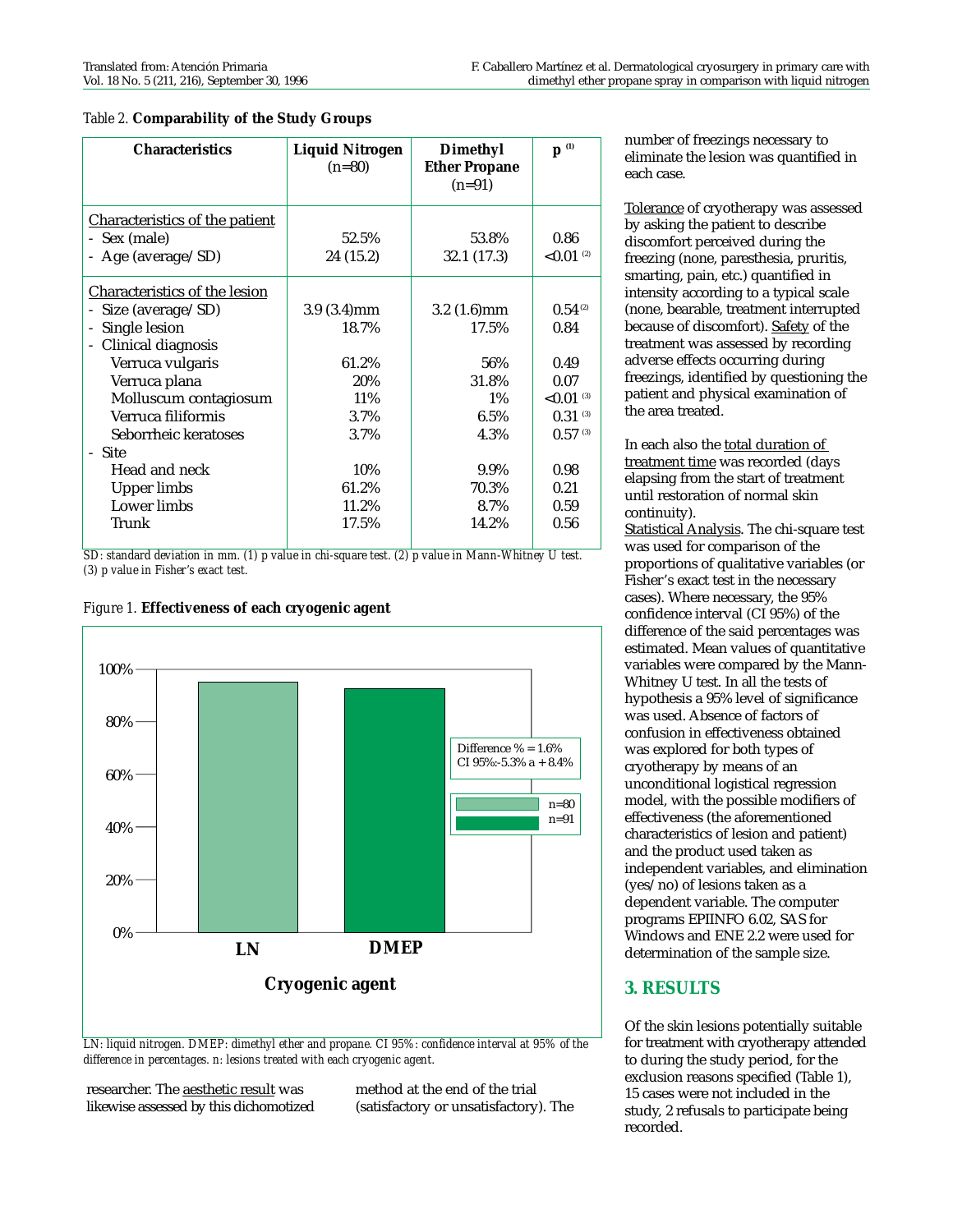| <b>Lesions</b>        |    |                  | <b>Cases treated with LN</b> |    | <b>Cases treated with DMEP</b> |                 |  |
|-----------------------|----|------------------|------------------------------|----|--------------------------------|-----------------|--|
|                       |    | $\%$             |                              |    | $\%$                           |                 |  |
|                       |    | <b>Successes</b> | <b>Failures</b>              |    | <b>Successes</b>               | <b>Failures</b> |  |
| Verruca vulgaris      | 46 | (94%)            | 3                            | 48 | (94%)                          | 3               |  |
| Verruca plana         | 16 | $(100\%)$        | $\bf{0}$                     | 27 | (93%)                          | $\overline{2}$  |  |
| Molluscum contagiosum | 9  | $(100\%)$        | 0                            | 1  | $(100\%)$                      |                 |  |
| Verruca filiformis    | 3  | $(100\%)$        | 0                            | 5  | (83%)                          |                 |  |
| Seborrheic keratoses  | 2  | (66%)            | 1                            | 4  | $(100\%)$                      | 0               |  |
| Total                 | 76 | (95%)            | 4                            | 85 | (93%)                          | 6               |  |

*Table 3.* **Result of each cryogenic agent according to lesion treated**

*LN: liquid nitrogen, DMEP: dimethyl ether and propane spray. Success: lesion eliminated, Failure: lesion persistent after three freezings.*





*LN: liquid nitrogen. DMEP: dimethyl ether and propane spray. n: number of freezings with each cryogenic agent. p: value in Fisher's exact test. The figures printed in the bars above represent, for each agent, the % of freezings in which a patient presented the discomfort stated.*

Treatment of 174 lesions as study cases was initiated, finally ending with a follow-up of 171 lesions (91 treated with DMEP spray, 80 with LN). The 3 abandoned treatments (two with DMEP, one with LN) were discontinued because it was not possible for the patient to complete the trial protocol [program]. In no case did withdrawal occur for the expected reasons for withdrawal (serious adverse effect or at the patient's express request).

Comparability of the groups resulting after the randomized allocation of treatments was confirmed by univariant analysis of the distribution of characteristics of lesion and carrier patient in each group as summarized in Table 2, no differences of any

interest being found. Nor were any significant differences detected in the number of cases treated by each operating physician.

After the complete treatment in accordance with the protocol, 85 lesions treated with DMEP (93.4% of the cases treated) had been eliminated as compared with 76 lesions treated with LN (95% of the cases treated). Contrast of these values by Fisher's exact test gives a p=0.75. Figure 1 gives a graphic representation of the difference between these effectiveness percentages and their corresponding confidence interval. Table 3 summarizes the results obtained by each cryogenic agent on the different types of lesions in the study.

For successfully treated cases an average of 1.26 freezings per lesion destroyed with LN were found in comparison with 1.48 freezings with DMEP (Mann-Whitney U test, p=0.06). Comparison of the distribution of lesions cured by one, two and three freezings with each cryogenic agent (57.18 and 1 with LN, as against 54.21 and 10 with DMEP) showed no differences between the two with a chi-square test with two degrees of freedom corrected by continuity  $(p>0.05)$ .

In 81.3% of the 107 freezings applied with LN, the patient perceived some discomfort, as compared with 85.33% of the 143 DMEP applications (Fisher's exact test, p=0.39). The CI 95% of the difference found (4%) fluctuated between -5.4% and +13.4%. In no case did the intensity of discomfort prevent completion of the therapy allocated. Figure 2 summarizes the distribution of the types of discomfort perceived by the patient in a comparison of both treatment groups.

Table 4 gives a summary of the 5 cases of minor adverse effects recorded. All cases were healed in a few days of conservative treatment. Of the total number of freezings carried out with each cryogenic agent the complications described represent 1.3% of the DMEP applications as compared with 2.8% of the LN applications. The difference between these percentages (1.5%) lies within the CI 95% range from -2.2% to +5%.

The average time spent on cryotherapy of a skin lesion by each method was 10.2 days with LN and 10.3 days with DMEP (Mann-Whitney U test, p=0.49).

Adjusted by all the variables which could act as possible modifiers of the cryosurgical therapy result (type, size and location of the lesions; age and sex of the patient), by means of an unconditional logistical regression model, non-dependence of the cases of therapy failure on the cryogenic agent applied was confirmed.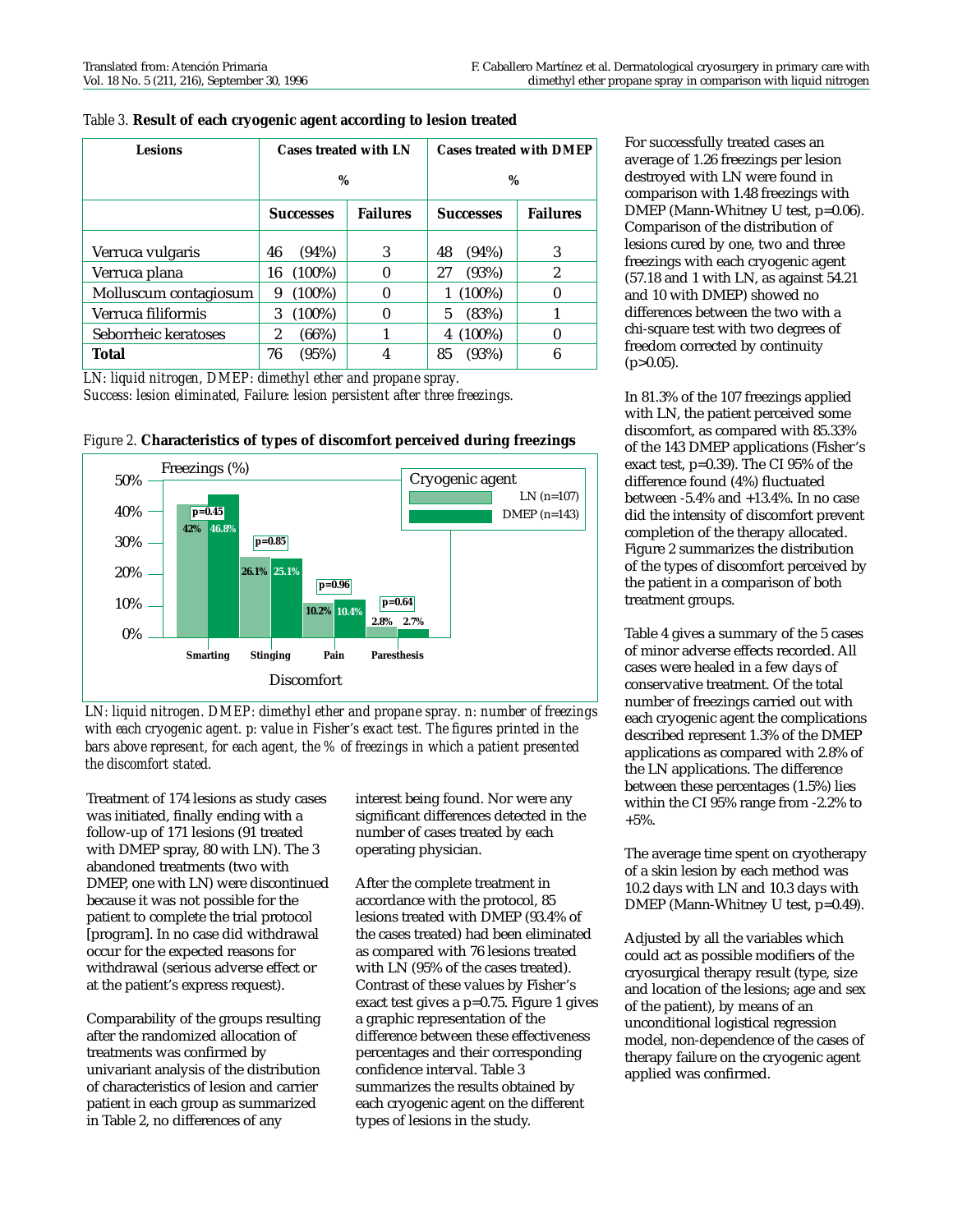## **4. DISCUSSION**

The hypothesis investigated that skin cryosurgery with DMEP spray can be as effective as conventional cryotherapy with liquid nitrogen (LN) cannot be rejected in the light of the results obtained. The differences in percentages of skin lesions cured with one or the other method are neither statistically significant nor clinically relevant.

In consideration of the methodological precautions specified in the design stage, the possibilities of systematic error in the study are low. Firstly, the randomized allocation of the treatments, the homogeneity of the resultant groups and the minimal losses of patients rule out the possibility of gross errors of selection bias. Secondly, and even though it was not possible to hide the treatments from the patients or the operating physicians, the main result of the study (whether the lesion was eliminated or not) can certainly be considered to be blind, since the treatment applied was not revealed to the assessing physician (who was not the operating physician). In this way, the possibilities of information bias were minimized. Similarly, because of their previous experience in conventional cryosurgery, the clinical judgment of the researchers was considered sufficiently capable and specific for measurement of the said main result. In addition to verifying total agreement (100% agreement) between observers in assessment of the results of a pilot sample of 25 lesions having received cryo-treatment, the precaution was taken of reassessing each study case in a final appointment

15 days after application of the final freezing.

Furthermore, the calculations of sample size made beforehand were carried out on the basis of a bibliographic hypothesis of expected results in the control group which totally corresponded to the results obtained in our study. In this way the precautionary measures for sufficient power in the study to detect differences judged as clinically relevant were confirmed.

For all the above reasons, we consider our study to be a true negative result which has not detected differences in the cures achieved by the two methods tested. In both cases over 90% of the skin lesions treated were eliminated, a figure similar to the results obtained with LN by other authors. The temperature reached by the new DMEP spray (low freezing cryosurgery) appears adequate for effective cutaneous destruction of the complaints treated.

Nor did we detect differences in the secondary comparisons of the study, either with regard to discomfort produced in the patient by the one or the other method, or with regard to the adverse effects which occurred. Leaving aside considerations of sample size (which was calculated for the main objective of the study), the good tolerance formerly known for LN is confirmed for DMEP; even though it is usual to feel smarting during the technique, it is perfectly bearable for the majority of patients. It is nevertheless necessary to remember that the freezing of certain areas of the

body can be particularly painful (fingernails and toenails, lips, eyelids...). The extremely few complications which occurred were slight and healed spontaneously.

Given these results, the safety of cryotherapy appears manifest. Despite this, a new clinician must guarantee adequate knowledge of the method, as well as of the necessary basic precautions and the few contraindications for the treatment before commencing to practice the same. Various of the bibliographic references of this article are perfectly adequate for these purposes. Even more important than the abovementioned technical capabilities of execution, which can be acquired by any professional person, is reliability of the doctor's diagnosis, in order to guarantee certain diagnosis of the skin lesion before freezing it. Adequate further training and nearby availability of advice of a dermatologist should prevent destruction of lesions for which histological examination is necessary to enable correct clinical management.

Together with the above-mentioned precautions, even in optimum circumstances of mutual doctor-patient trust, the necessity to obtain the patient's formal consent to the cryosurgery should not be forgotten. This is a legal precaution of a universal nature for any procedure in which clinical risks different from the conventional risks of daily practice can be assumed. Amply distributed printed forms can be used for this.

| <b>Case</b>    | <b>Group</b> | <b>Skin Lesions</b>  | <b>Complication</b>                 | <b>Action</b>    |
|----------------|--------------|----------------------|-------------------------------------|------------------|
|                |              |                      |                                     |                  |
|                | LN           | Seborrheic keratoses | Local infection                     | Local antiseptic |
| 2              | LN           | Verruca vulgaris     | Hypersensitivity in area treated    | Kept under       |
|                |              |                      | observation (7 days) <sup>(*)</sup> | observation      |
| 3              | LN           | Verruca vulgaris     | Hypersensitivity in area treated    | Kept under       |
|                |              |                      | $(5 \text{ days})$ $\circ$          | observation      |
| 4              | LN           | Verruca plana        | Local infection                     | Local antiseptic |
| $\overline{5}$ | <b>DMEP</b>  | Verruca vulgaris     | <b>Inflammation</b>                 | Local antiseptic |
|                |              |                      | (superimposed traumatism)           |                  |

#### *Table 4.* **Adverse effects occurring after 107 freezings with LN and 143 freezings with DMEP.**

*LN: liquid nitrogen, DMEP: dimethyl ether and propane spray, (\*) healed spontaneously within the period stated.*